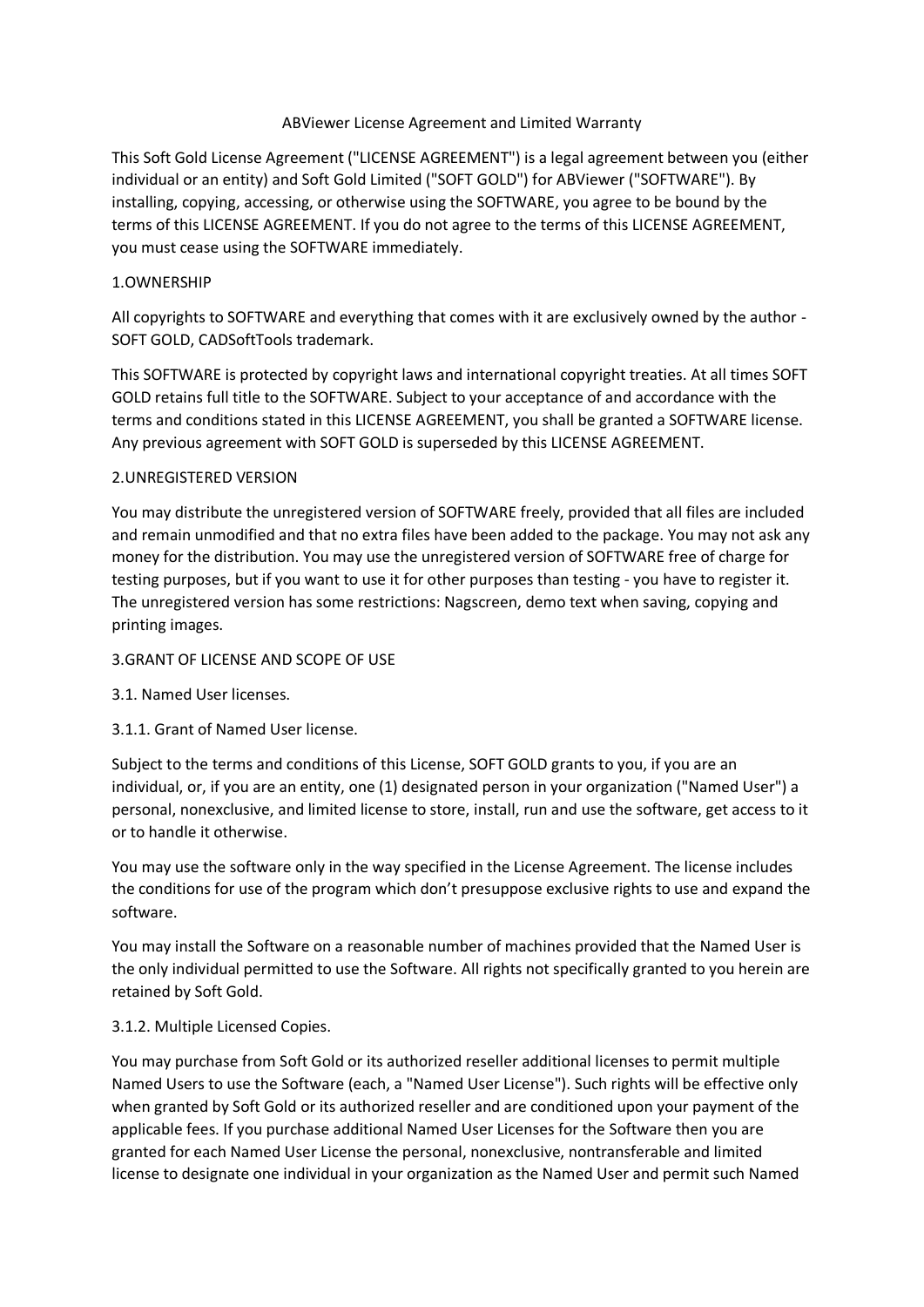User to install and use the Software. In such case, the Software may be used exclusively by the specifically designated Named Users, subject to all the terms and conditions of this License. You agree that you will not designate more Named Users than the number of Named User Licenses that Soft Gold or its authorized reseller has expressly granted to you and you will not allow the Software to be used by any individuals other than the Named Users designated by you.

You may store, install and run a copy of the program from the accessible device of the data storage. It is necessary to purchase a separate license for each computer on which this program is installed or started from the network server.

### 3.2. Floating licenses.

Subject to the terms and conditions of this License, SOFT GOLD grants to you, if you are an individual, or, if you are an entity, a designated number of Users a nonexclusive, and limited license to store, install, run, serve licenses from the network server and use the software, get access to it or to handle it otherwise.

You may use the software only in the way specified in the License Agreement. The license includes the conditions for use of the program which don't presuppose exclusive rights to use and expand the software.

You may install the Software on as many computers connected to the designated network as required. One (1) floating license permits one concurrent use of the Software. A designated number of Users may borrow a Floating License from the license server for a specified period of time provided that this reduces the number of licenses available to other users in the designated network until the licenses are returned. All rights not specifically granted to you herein are retained by Soft Gold.

# 4.DISCLAIMER OF WARRANTY

THIS SOFTWARE AND THE ACCOMPANYING FILES ARE SOLD "AS IS" AND WITHOUT WARRANTIES AS TO PERFORMANCE OF MERCHANTABILITY OR ANY OTHER WARRANTIES WHETHER EXPRESSED OR IMPLIED. BECAUSE OF THE VARIOUS HARDWARE AND SOFTWARE ENVIRONMENTS INTO WHICH SOFTWARE MAY BE PUT, NO WARRANTY OF FITNESS FOR A PARTICULAR PURPOSE IS OFFERED.YOU ASSUME THE WHOLE RISK CONCERNING QUALITY AND WORK OF SOFTWARE.IF THE SOFTWARE PROVES TO BE DEFECTIVE YOU ASSUME COST OF ALL NECESSARY SERVICING, REPAIR OR CORRECTION.

Good data processing procedure dictates that any program be thoroughly tested with non-critical data before relying on it. The user must assume the entire risk of using the program.

You may not alter this software in any way, including changing or removing any windows.

5. ENGAGING IN ANY OF THE ACTIVITIES LISTED BELOW WILL TERMINATE THE SOFTWARE LICENSE. IN ADDITION TO SOFTWARE LICENSE TERMINATION, SOFTWARE MAY PURSUE CRIMINAL, CIVIL, OR ANY OTHER AVAILABLE REMEDIES.

5.1. Removal of proprietary notices, labels or marks from the SOFTWARE or SOFTWARE Documentation.

5.2. Renovation of program's source code or its bringing into a state suitable for analysis.

5.3. Granting to outliers of a right to use, sell and lease the program.